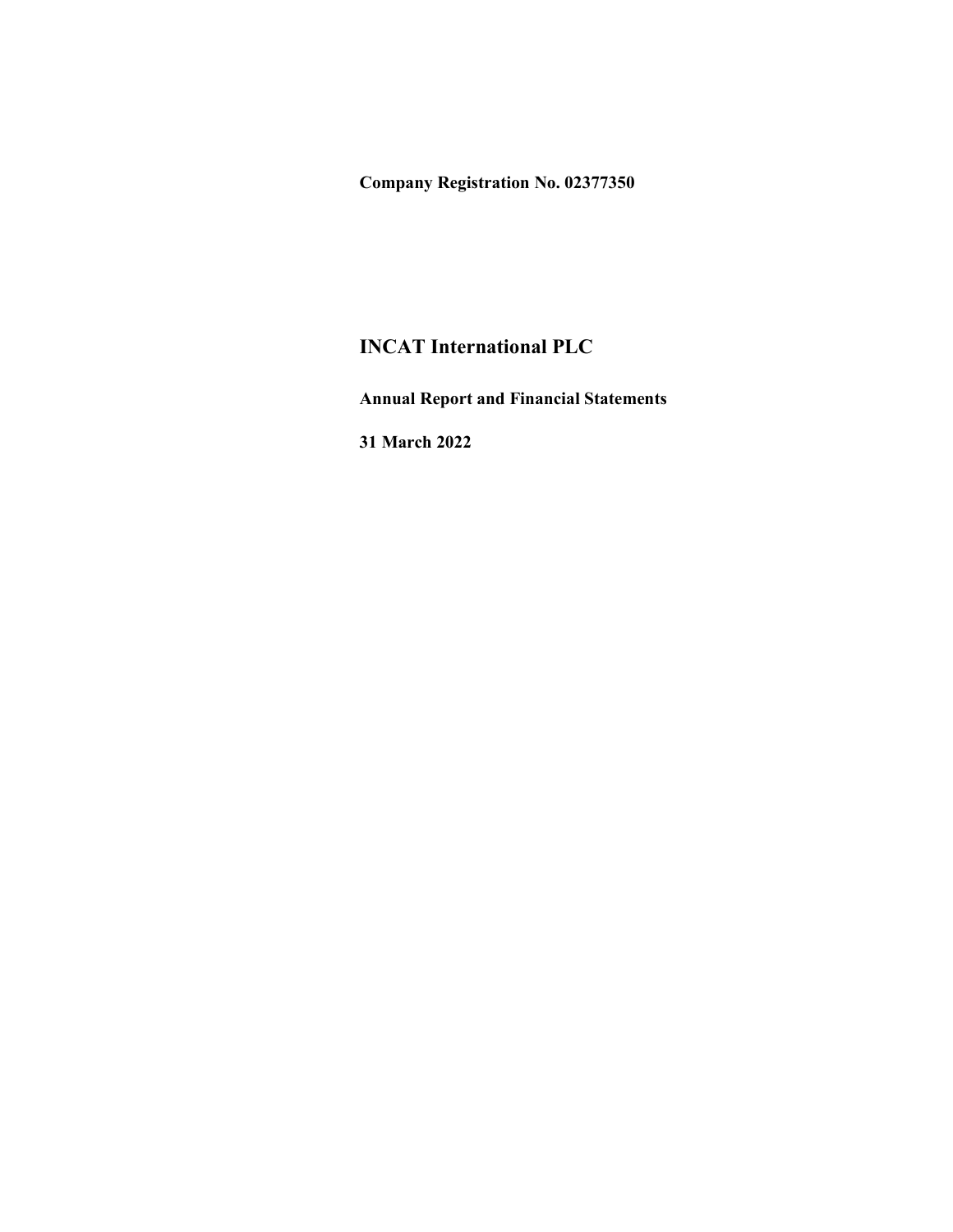# Report and Financial Statements 2022

| <b>Contents</b>                                                        | Page                    |
|------------------------------------------------------------------------|-------------------------|
| <b>Officers and professional advisers</b>                              | $\mathbf{1}$            |
| <b>Strategic Report</b>                                                | $\mathbf 2$             |
| Directors' report                                                      | $\mathbf{3}$            |
| <b>Statement of directors' responsibilities</b>                        | $\overline{\mathbf{5}}$ |
| Independent auditor's report to the members of INCAT International Plc | 6                       |
| <b>Income statement</b>                                                | 10                      |
| <b>Balance sheet</b>                                                   | 11                      |
| <b>Statement of changes in equity</b>                                  | 12                      |
| Notes to the financial statements                                      | 13                      |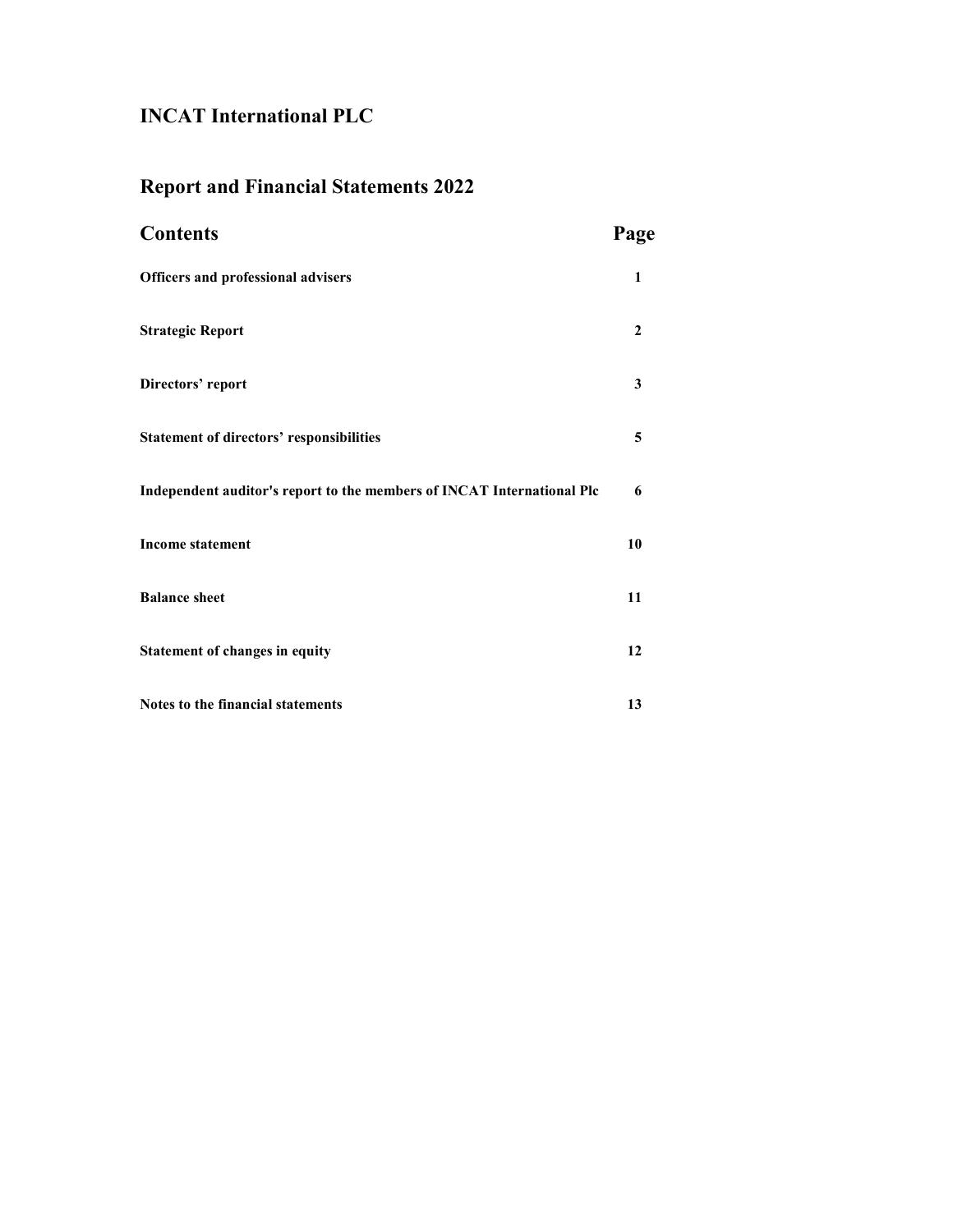### Officers and Professional Advisers

### **Directors**

Warren Harris Nachiket Paranjpe

### Registered office

European Innovation and Development Centre Olympus Avenue Tachbrook Park Warwick CV34 6RJ

### Banker

JP Morgan Chase 25 Bank Street Canary Wharf London E14 5JP

### Auditor

KPMG LLP One Snowhill Snow Hill Queensway Birmingham, B4 6GH United Kingdom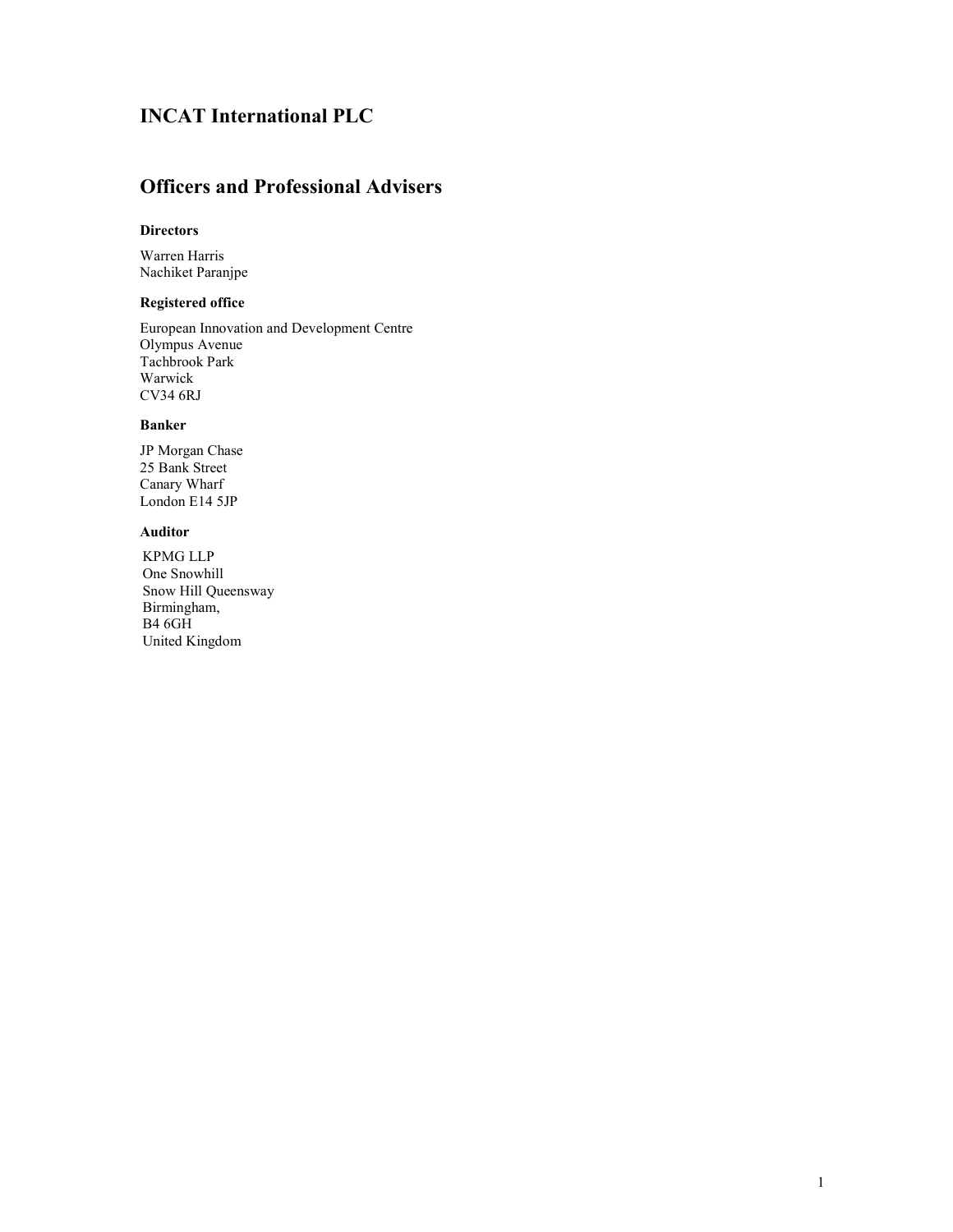### Strategic Report

### Overview of the Company

The Strategic report has been prepared solely to provide additional information to shareholders as a body to assess INCAT International PLC's strategies and the potential for those strategies to succeed, and therefore should not be relied on by any other party or for any other purpose. INCAT International PLC ("the Company") is a European entity of Tata Technologies Limited (TTL), an Indian Company and a 100% subsidiary of Tata Technologies Pte Limited, a company registered in Singapore.

### Principal risks

The Company deals in multiple territories and currencies such as USD, EUR and INR which results in some exchange rate fluctuation risks.

### Future Outlook

It is expected that INCAT International PLC will continue to be the holding company for Tata Technologies GmbH (formerly known as Incat GmbH) as Germany continues to be an important geography for company's future growth. While Tata Technologies GmbH has not traded during the year it has the future benefits, from which the directors believe, supports the current carrying value of the Company's investment in it.

### Key Performance Indicators

The Company's directors believe that analysis using key performance indicators for the Company is not necessary or appropriate for an understanding of the development, performance or position of the business of the Company as it is a holding company and has no income for the year.

### Financial Performance

The Company is a holding company and has no operations of its own and hence there is no impact of Covid-19 pandemic.

The Tata Technologies group is highly focused on delivery of value to its customers, research and development and investment in sales. With its pragmatic approach to business, strong client relationships, unique service offerings along with the financial backing and global reach of the Tata Technologies Group, the Company continues to be well placed for future success and growth.

### S172 (1) Statement

The directors consider that, as set out under section 172(1) of the Companies Act 2006, they have, in good faith, acted in a way that they consider would promote the success of the Company. This company is a holding company and has no operations of its own and hence has no key stakeholder groups.

### Environment

This company is a holding company and has no operations of its own and hence has no energy consumptions.

Approved by the Board of Directors and signed on behalf of the Board

Nachiket Paranipe

Nachiket Paranjpe Director 27 May 2022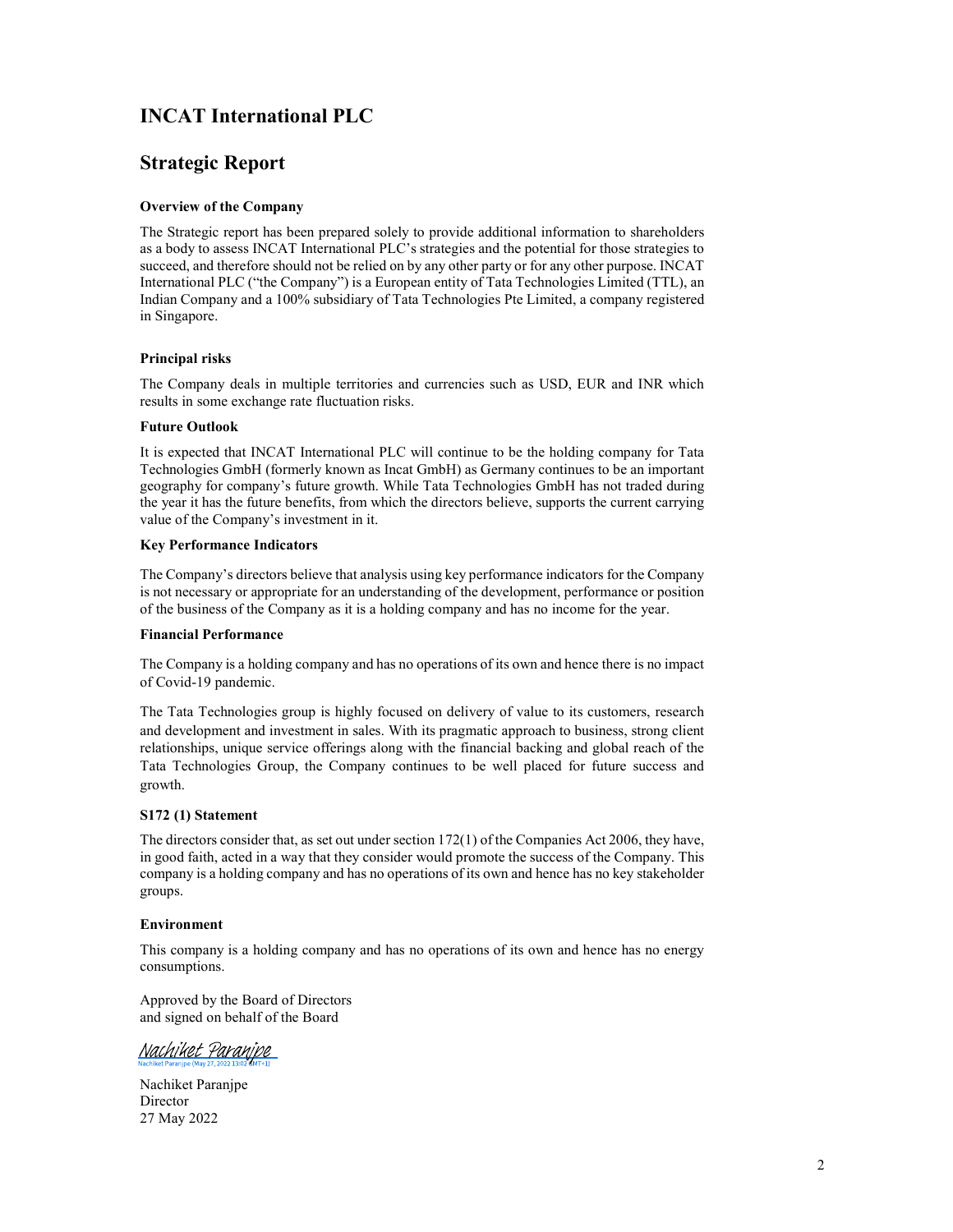### Directors' Report

The directors present their Annual Report and the Audited Financial Statements for the year ended 31 March 2022. The Statement of Directors' responsibilities is to be considered as a part of this report.

### Principal activities

The Company incurred a loss for the year of  $£ 1 K$  in 2022 in comparison to a profit after tax of £0.39M in 2021.

### Country of incorporation

INCAT International PLC has been incorporated in the United Kingdom with its registered address at European Innovation and Development Centre (EIDC) Olympus Avenue, Tachbrook Park, Warwick, United Kingdom, CV34 6RJ.

### **Dividends**

During the year the company did not declare any dividend. In the previous year the company had declared dividend in specie of £ 0.27M.

### Future outlook

It is expected that INCAT International PLC will continue to be the holding company for Tata Technologies GmbH (formerly known as Incat GmbH) as Germany continues to be an important geography for company's future growth.

### Going Concern

The Directors' report & financial statements describe the financial and liquidity position of the Company. The Company has a net current asset position as at 31 March 2022.

The Directors have a reasonable expectation that the Company has adequate resources to continue in operational existence for the foreseeable future. Accordingly, they continue to adopt the going concern basis in preparing the financial statements.

### Capital Structure

The details of the authorized and issued share capital have been shown along with the movements from the previous year in Statement of changes in equity below. The Company has no individual shareholders and has its 100% shares held by Tata Technologies Pte Ltd having its registered office at Singapore, resulting in an issued capital consisting of 24,275,000 Ordinary Shares of 1p each.

The Company has the authority to issue ordinary shares under its Articles of Association. No person has any special rights of control over the Company's share capital which are all issued and fully paid.

The Directors are not aware of any agreements resulting in restrictions on the transfer of shares or voting rights which are governed by the provisions as per the Articles of Association, the Companies Act and any other related legislation.

### **Directors**

The names of the Directors who served the Company throughout the year and to the date of this report were as follows:

Mr. Warren Harris

Mr. Arun Krishnamurthi (ceased to be Director w.e.f 21<sup>st</sup> October 2021)

Mr. Nachiket Paranjpe (appointed as Director w.e.f. 21<sup>st</sup> October 2021)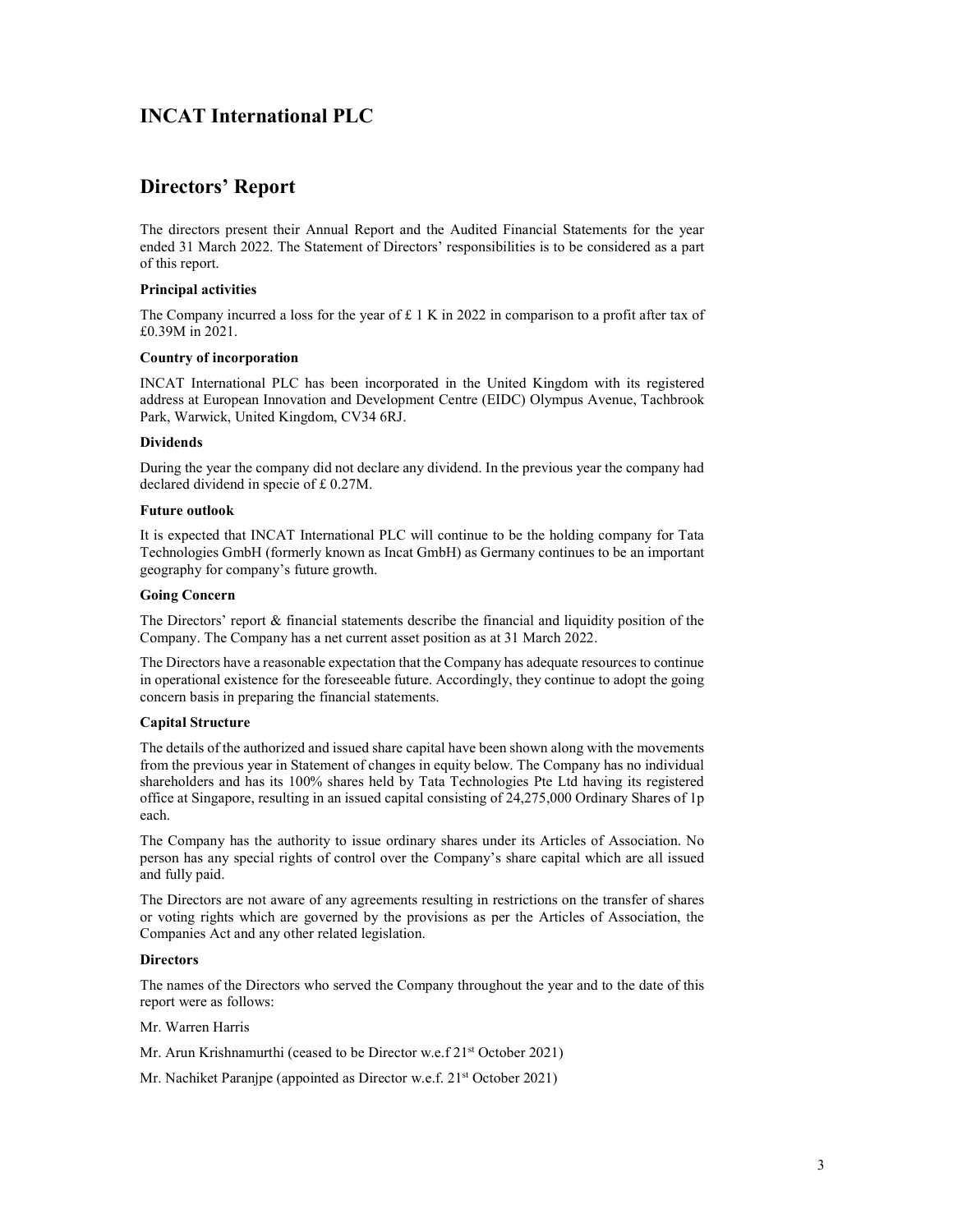## Directors' Report (continued)

### Auditor

Each of the persons who are a Director at the date of approval of this report confirms that:

- $\bullet$ So far as the Directors are aware, there is no relevant audit information of which the Company's auditor is unaware; and
- The Directors have taken all the steps that he ought to have taken as a Director to make  $\bullet$ himself aware of any relevant audit information and to establish that the Company's auditor is aware of that information.

Pursuant to Section 487 of the Companies Act 2006, the auditor will be deemed to be re-appointed and KPMG LLP will therefore continue in office.

### Approved by the Board of Directors and signed on behalf of the Board

### Nachiket Paranipe

Nachiket Paranjpe

Director

Registered office address: European Innovation and Development Centre Olympus Avenue Tachbrook Park Warwick CV34 6RJ

27 May 2022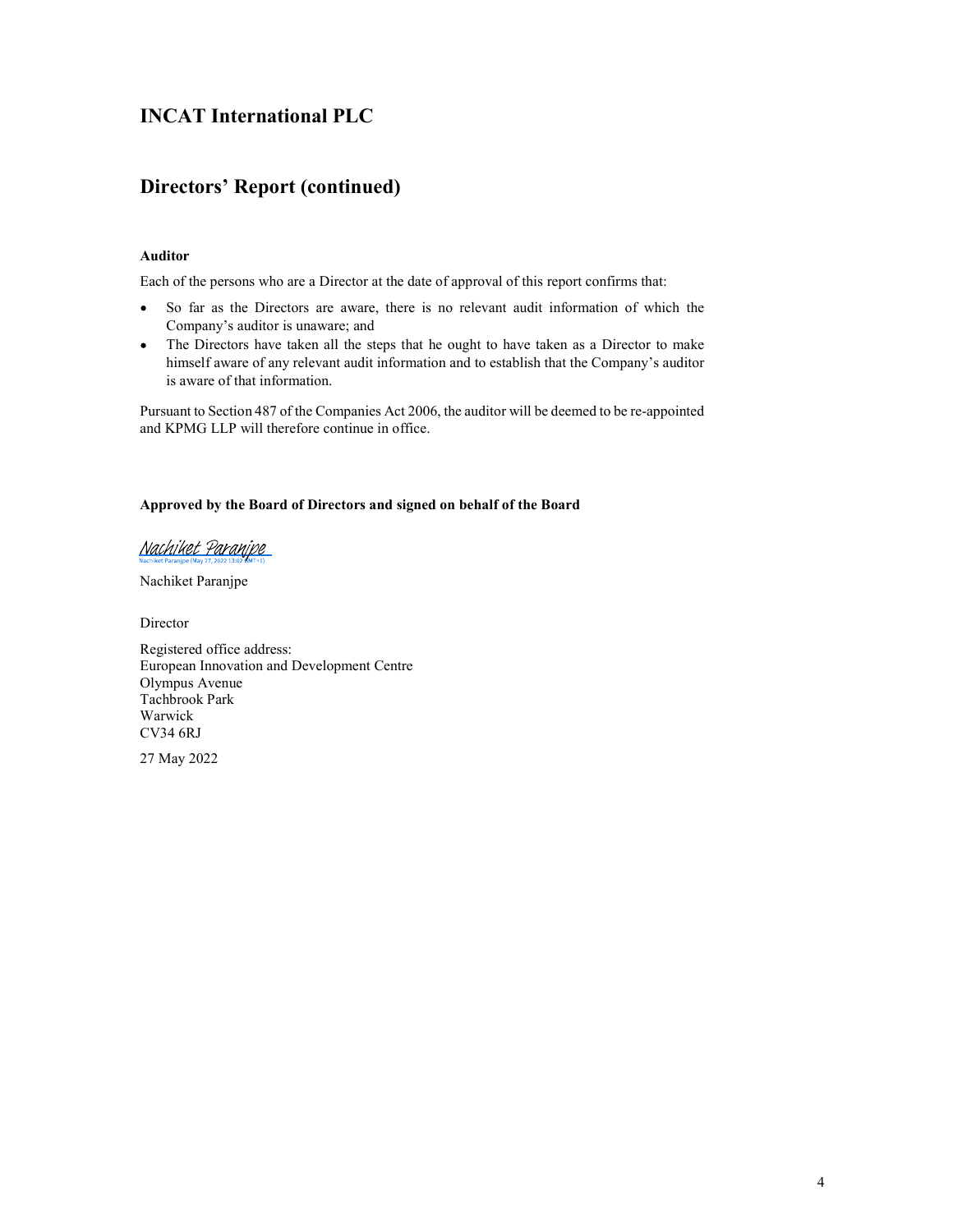### STATEMENT OF DIRECTORS' RESPONSIBILITIES IN RESPECT OF THE STRATEGIC REPORT, THE DIRECTORS' REPORT AND THE FINANCIAL **STATEMENTS**

The directors are responsible for preparing the Strategic Report, the Directors' Report and the financial statements in accordance with applicable law and regulations.

Company law requires the directors to prepare financial statements for each financial year. Under that law they have elected to prepare the financial statements in accordance with UK accounting standards and applicable law (UK Generally Accepted Accounting Practice), including FRS 101<br>Reduced Disclosure Framework

Under company law the directors must not approve the financial statements unless they are satisfied that they give a true and fair view of the state of affairs of the Company and of the profit or loss of the Company for that period. In preparing these financial statements, the directors are required to:

- select suitable accounting policies and then apply them consistently;
- make judgements and estimates that are reasonable and prudent;
- state whether applicable UK accounting standards have been followed, subject to any material departures disclosed and explained in the financial statements;
- assess the Company's ability to continue as a going concern, disclosing, as applicable, matters related to going concern; and
- use the going concern basis of accounting unless they either intend to liquidate the Company or to cease operations, or have no realistic alternative but to do so.

The directors are responsible for keeping adequate accounting records that are sufficient to show and explain the Company's transactions and disclose with reasonable accuracy at any time the financial position of the Company and enable them to ensure that the financial statements comply with the Companies Act 2006. They are responsible for such internal control as they determine is necessary to enable the preparation of financial statements that are free from material misstatement, whether due to fraud or error, and have general responsibility for taking such steps as are reasonably open to them to safeguard the assets of the Company and to prevent and detect fraud and other irregularities.

The directors are responsible for the maintenance and integrity of the corporate and financial information included on the Company's website. Legislation in the UK governing the preparation and dissemination of financial statements may differ from legislation in other jurisdictions.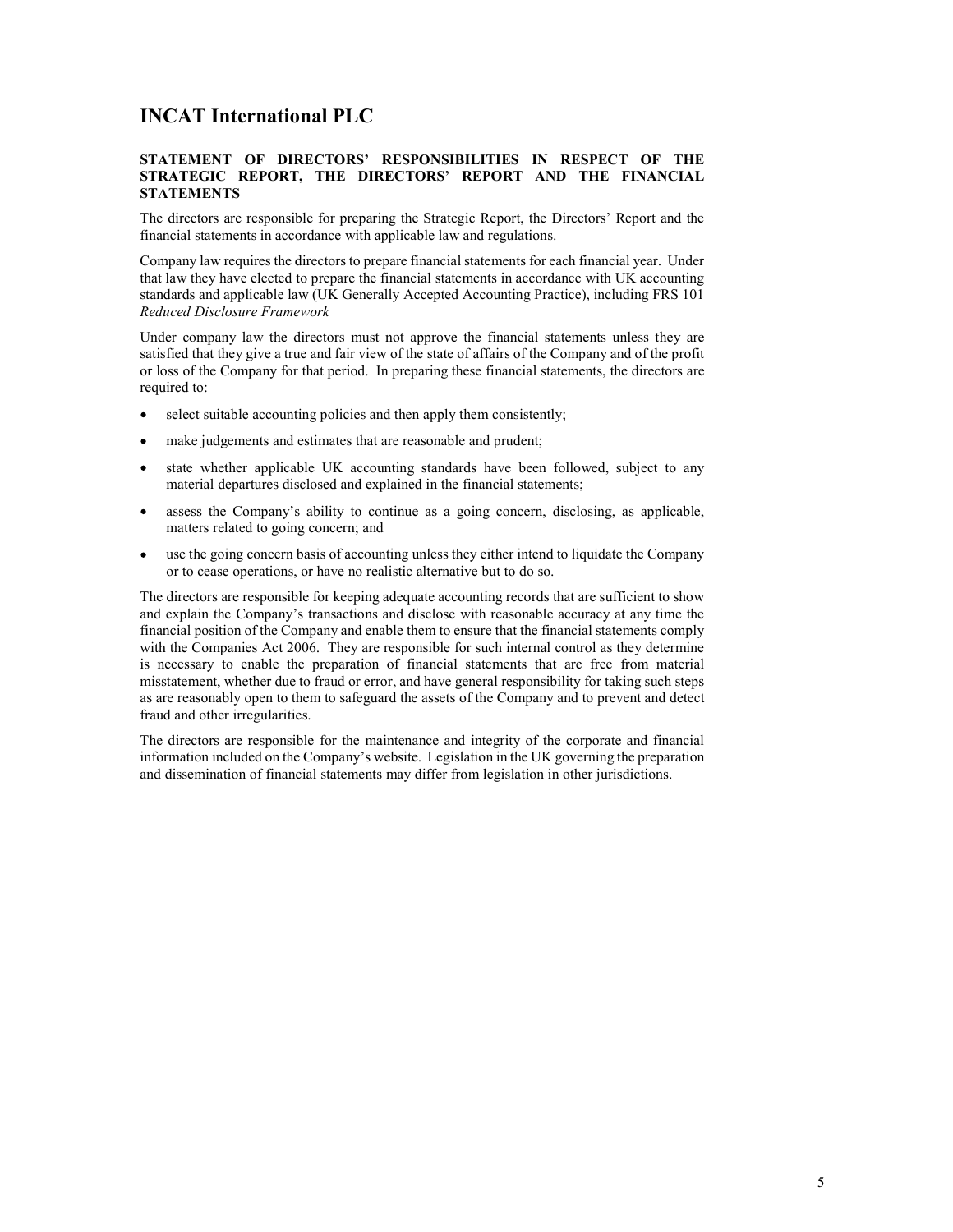## INDEPENDENT AUDITOR'S REPORT TO THE MEMBERS OF INCAT INTERNATIONAL PLC

### Opinion

We have audited the financial statements of INCAT International PLC ("the Company") for the year ended 31 March 2022 which comprise the Income Statement, Balance Sheet, Statement of Changes in Equity, and related notes, including the accounting policies in note 2.

In our opinion the financial statements:

- give a true and fair view of the state of the Company's affairs as at 31 March 2022 and of its loss for the year then ended;
- have been properly prepared in accordance with UK accounting standards, including FRS  $\bullet$ 101 Reduced Disclosure Framework; and
- have been prepared in accordance with the requirements of the Companies Act 2006.

### Basis for opinion

We conducted our audit in accordance with International Standards on Auditing (UK) ("ISAs (UK)") and applicable law. Our responsibilities are described below. We have fulfilled our ethical responsibilities under, and are independent of the Company in accordance with, UK ethical requirements including the FRC Ethical Standard. We believe that the audit evidence we have obtained is a sufficient and appropriate basis for our opinion.

### Going concern

The directors have prepared the financial statements on the going concern basis as they do not intend to liquidate the Company or to cease its operations, and as they have concluded that the Company's financial position means that this is realistic. They have also concluded that there are no material uncertainties that could have cast significant doubt over its ability to continue as a going concern for at least a year from the date of approval of the financial statements ("the going concern period").

In our evaluation of the directors' conclusions, we considered the inherent risks to the Company's business model and analysed how those risks might affect the Company's financial resources or ability to continue operations over the going concern period.

Our conclusions based on this work:

- we consider that the directors' use of the going concern basis of accounting in the preparation of the financial statements is appropriate;
- we have not identified, and concur with the directors' assessment that there is not, a material uncertainty related to events or conditions that, individually or collectively, may cast significant doubt on the Company's ability to continue as a going concern for the going concern period.

However, as we cannot predict all future events or conditions and as subsequent events may result in outcomes that are inconsistent with judgements that were reasonable at the time they were made, the above conclusions are not a guarantee that the Company will continue in operation.

### Fraud and breaches of laws and regulations – ability to detect

Identifying and responding to risks of material misstatement due to fraud

To identify risks of material misstatement due to fraud ("fraud risks") we assessed events or conditions that could indicate an incentive or pressure to commit fraud or provide an opportunity to commit fraud. Our risk assessment procedures included:

• Enquiring of director and inspection of policy documentation as to the Company's highlevel policies and procedures to prevent and detect fraud, including the Company's channel for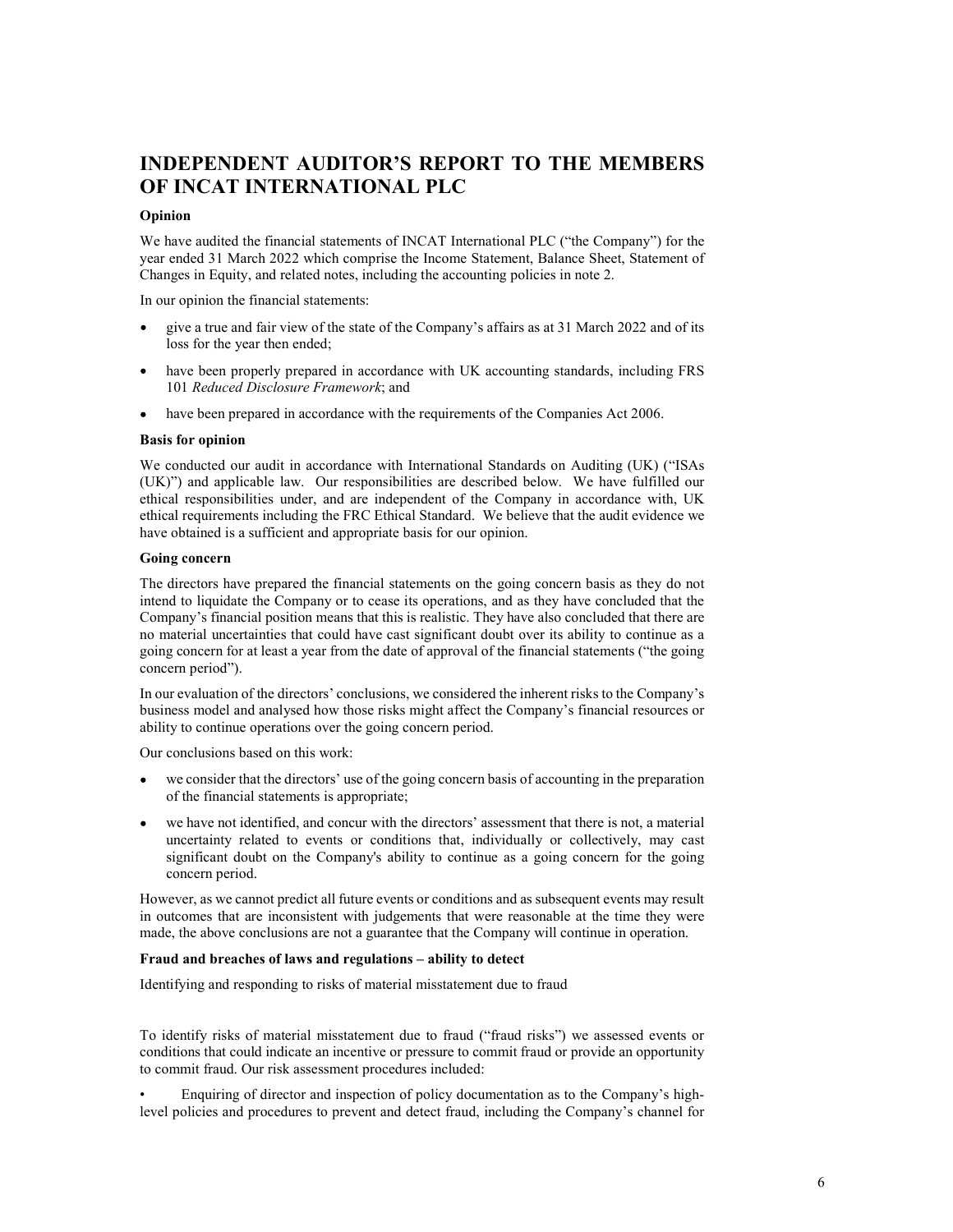"whistleblowing", as well as whether they have knowledge of any actual, suspected or alleged fraud.

- Considering remuneration incentive schemes and performance targets for management.
- Using analytical procedures to identify any unusual or unexpected relationships.

We communicated identified fraud risks throughout the audit team and remained alert to any indications of fraud throughout the audit

As required by auditing standards, we perform procedures to address the risk of management override of controls and the risk of fraudulent revenue recognition, in particular the risk that revenue from services is recorded in the wrong period and the risk that management may be in a position to make inappropriate accounting entries, and the risk of bias in accounting estimates and judgements such as the percentage of completion of contracts over time.

We did not identify any additional fraud risks.

We also performed procedures including:

• Identifying journal entries to test based on risk criteria and comparing the identified entries to supporting documentation. These included those posted to unusual accounts,

- Evaluated the business purpose of significant unusual transactions
- Assessing significant accounting estimates for bias.

Identifying and responding to risks of material misstatement due to non-compliance with laws and regulations

We identified areas of laws and regulations that could reasonably be expected to have a material effect on the financial statements from our general commercial and sector experience through discussion with the directors and other management (as required by auditing standards), and from inspection of the Company's regulatory and legal correspondence and discussed with the directors and other management the policies and procedures regarding compliance with laws and regulations.

We communicated identified laws and regulations throughout our team and remained alert to any indications of non-compliance throughout the audit.

The potential effect of these laws and regulations on the financial statements varies considerably.

Firstly, the Company is subject to laws and regulations that directly affect the financial statements including financial reporting legislation (including related companies legislation), distributable profits legislation, and taxation legislation, and we assessed the extent of compliance with these laws and regulations as part of our procedures on the related financial statement items.

Secondly, the Company is subject to many other laws and regulations where the consequences of non-compliance could have a material effect on amounts or disclosures in the financial statements, for instance through the imposition of fines or litigation or the loss of the Company's license to operate. We identified the following areas as those most likely to have such an effect: health and safety, anti-bribery, employment law, regulatory capital and liquidity and certain aspects of company legislation recognising the financial nature of the Company's activities and its legal form. Auditing standards limit the required audit procedures to identify non-compliance with these laws and regulations to enquiry of the directors and other management and inspection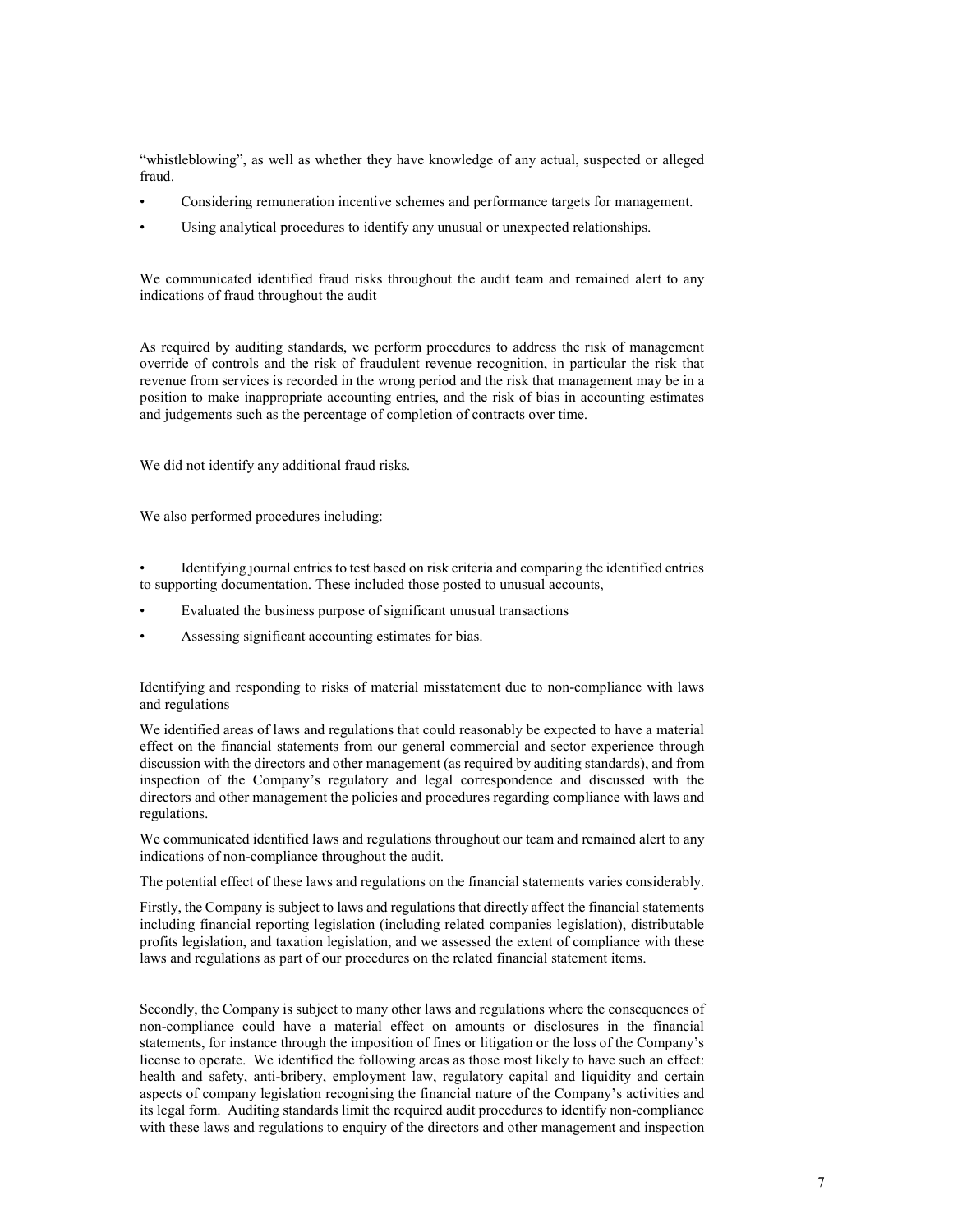of regulatory and legal correspondence, if any. Therefore, if a breach of operational regulations is not disclosed to us or evident from relevant correspondence, an audit will not detect that breach.

#### Context of the ability of the audit to detect fraud or breaches of law or regulation

Owing to the inherent limitations of an audit, there is an unavoidable risk that we may not have detected some material misstatements in the financial statements, even though we have properly planned and performed our audit in accordance with auditing standards. For example, the further removed non-compliance with laws and regulations is from the events and transactions reflected in the financial statements, the less likely the inherently limited procedures required by auditing standards would identify it.

In addition, as with any audit, there remained a higher risk of non-detection of fraud, as these may involve collusion, forgery, intentional omissions, misrepresentations, or the override of internal controls. Our audit procedures are designed to detect material misstatement. We are not responsible for preventing non-compliance or fraud and cannot be expected to detect noncompliance with all laws and regulations.

Whilst the Company is subject to many other laws and regulations, we did not identify any others where the consequences of non-compliance alone could have a material effect on amounts or disclosures in the financial statements.

#### Strategic report and directors' report

The directors are responsible for the strategic report and the directors' report. Our opinion on the financial statements does not cover those reports and we do not express an audit opinion thereon.

Our responsibility is to read the strategic report and the directors' report and, in doing so, consider whether, based on our financial statements audit work, the information therein is materially misstated or inconsistent with the financial statements or our audit knowledge. Based solely on that work:

- we have not identified material misstatements in the strategic report and the directors' report;
- in our opinion the information given in those reports for the financial year is consistent with the financial statements; and
- in our opinion those reports have been prepared in accordance with the Companies Act 2006.

#### Matters on which we are required to report by exception

Under the Companies Act 2006 we are required to report to you if, in our opinion:

- adequate accounting records have not been kept, or returns adequate for our audit have not been received from branches not visited by us; or
- the financial statements are not in agreement with the accounting records and returns; or  $\bullet$
- certain disclosures of directors' remuneration specified by law are not made; or
- we have not received all the information and explanations we require for our audit; or  $\bullet$
- $\bullet$ the directors were not entitled to take advantage of the small companies exemption from the requirement to prepare a strategic report.

We have nothing to report in these respects.

#### Directors' responsibilities

As explained more fully in their statement set out on page 5, the directors are responsible for: the preparation of the financial statements and for being satisfied that they give a true and fair view;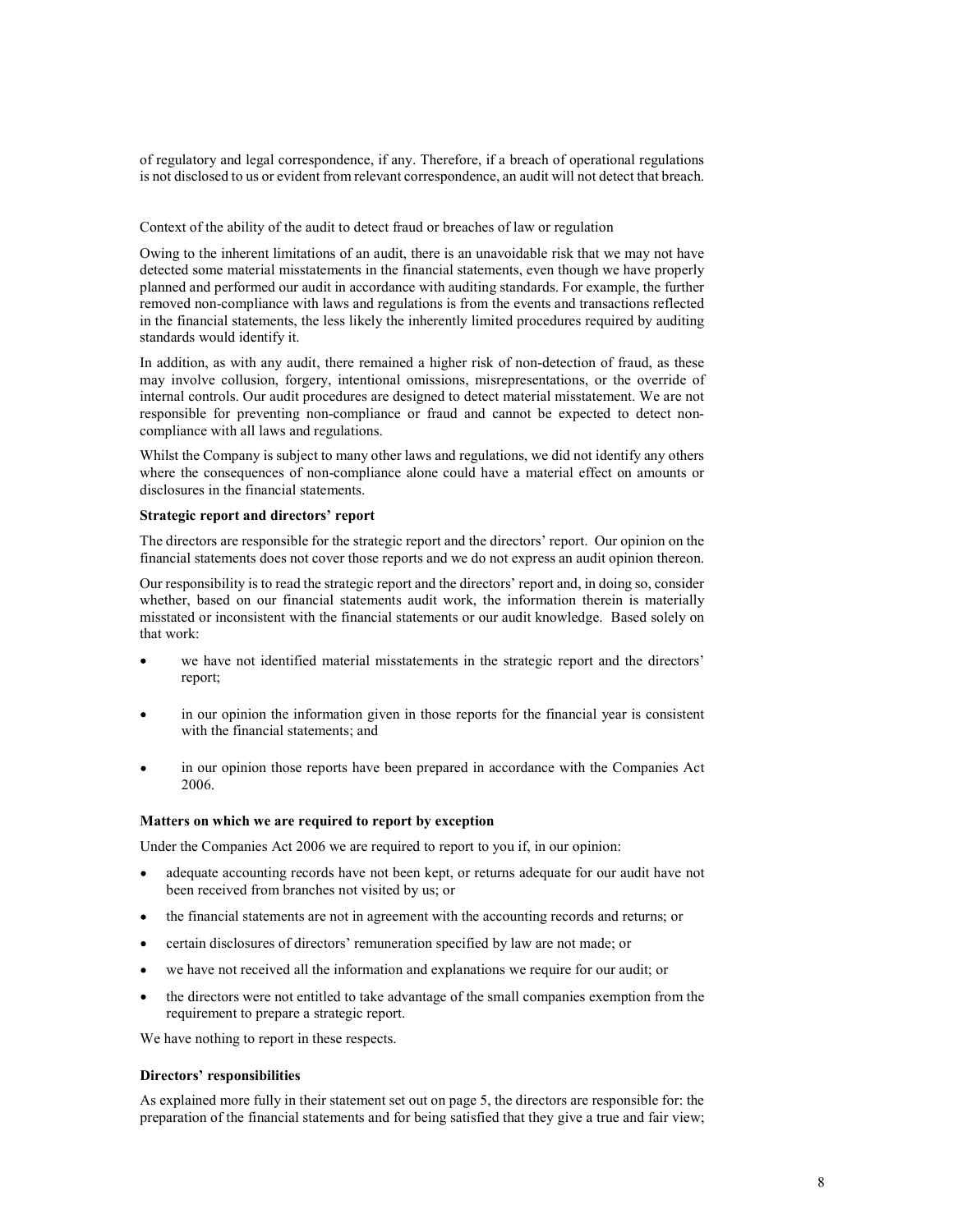such internal control as they determine is necessary to enable the preparation of financial statements that are free from material misstatement, whether due to fraud or error; assessing the Company's ability to continue as a going concern, disclosing, as applicable, matters related to going concern; and using the going concern basis of accounting unless they either intend to such internal control as they determine is necessary to enable the preparation of financial<br>statements that are free from material misstatement, whether due to fraud or error; assessing the<br>Company's ability to continue as

#### Auditor's responsibilities

Our objectives are to obtain reasonable assurance about whether the financial statements as a whole are free from material misstatement, whether due to fraud or error, and to issue our opinion such internal control as they determine is necessary to enable the preparation of financial<br>statements that are free from material mistatement, whether due to fraud or error; assessing the<br>Company's ability to continue as that an audit conducted in accordance with ISAs (UK) will always detect a material misstatement when it exists. Misstatements can arise from fraud or error and are considered material if, individually or in aggregate, they could reasonably be expected to influence the economic decisions of users taken on the basis of the financial statements. statements that are free from material misstatement, whicher due to final or error; messesing the company's ability to continue as a going concern, alisolosing, as applicable, matters related to going concern, and sings th

A fuller description of our responsibilities is provided on the FRC's website at www.frc.org.uk/auditorsresponsibilities.

#### The purpose of our audit work and to whom we owe our responsibilities

This report is made solely to the Company's members, as a body, in accordance with Chapter 3 of Part 16 of the Companies Act 2006. Our audit work has been undertaken so that we might state to the Company's members those matters we are required to state to them in an auditor's report and for no other purpose. To the fullest extent permitted by law, we do not accept or for our audit work, for this report, or for the opinions we have formed.

Xavier Timmermans (Senior Statutory Auditor) for and on behalf of KPMG LLP, Statutory Auditor Chartered Accountants One Snowhill Snow Hill Queensway Birmingham  $B46GH$ This report is made solely to the Company's members, as a body, in accordance with Chapter of Part 16 of the Companies Act 2006. Our audit work has been undertaken so that we might<br>state to the Company's members those mat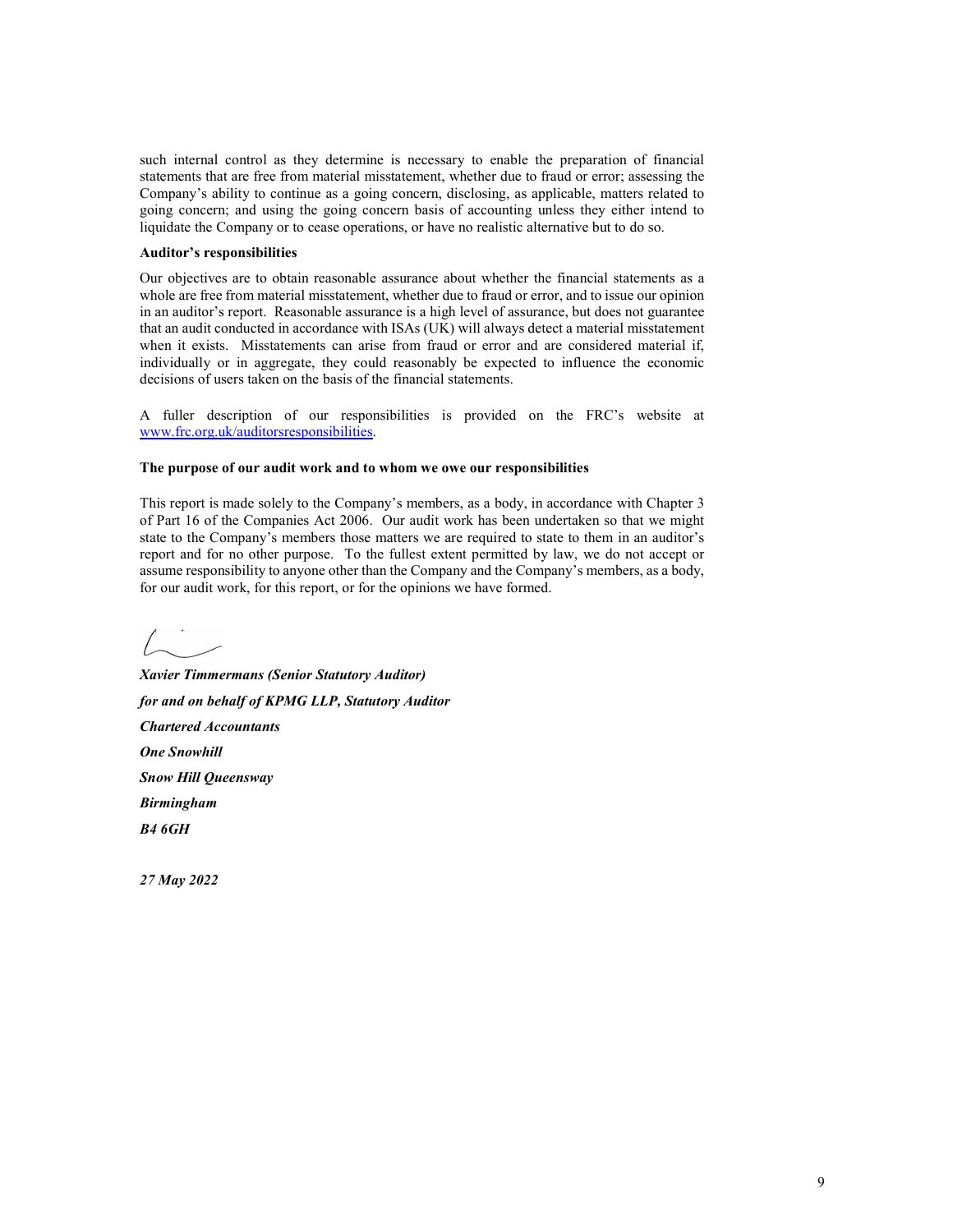## INCAT International Plc Income Statement Year ended 31 March 2022

|                                           | <b>Notes</b> | 2022                     | 2021 |
|-------------------------------------------|--------------|--------------------------|------|
|                                           |              | £000                     | £000 |
| Administrative expenditure                |              |                          | 14   |
| <b>Operating Gain / (loss)</b>            |              | (1)                      | 14   |
| Dividend received from Group Undertakings |              |                          |      |
| Other income/(expense)                    | 7            | $\overline{\phantom{a}}$ | 36   |
| Finance income/(expense) (net)            | 8,9          |                          | (2)  |
| (Loss)/Profit before taxation             |              | (1)                      | 48   |
| Tax on profit                             | 10           |                          | (9)  |
| (Loss)/Profit for the financial year      |              | (1)                      | 39   |

Profit/(loss) before taxation is derived from continuing operations. There are no items of other comprehensive income in either year other than those reflected in the profit and loss account.

The accompanying notes form an integral part of these Financial Statements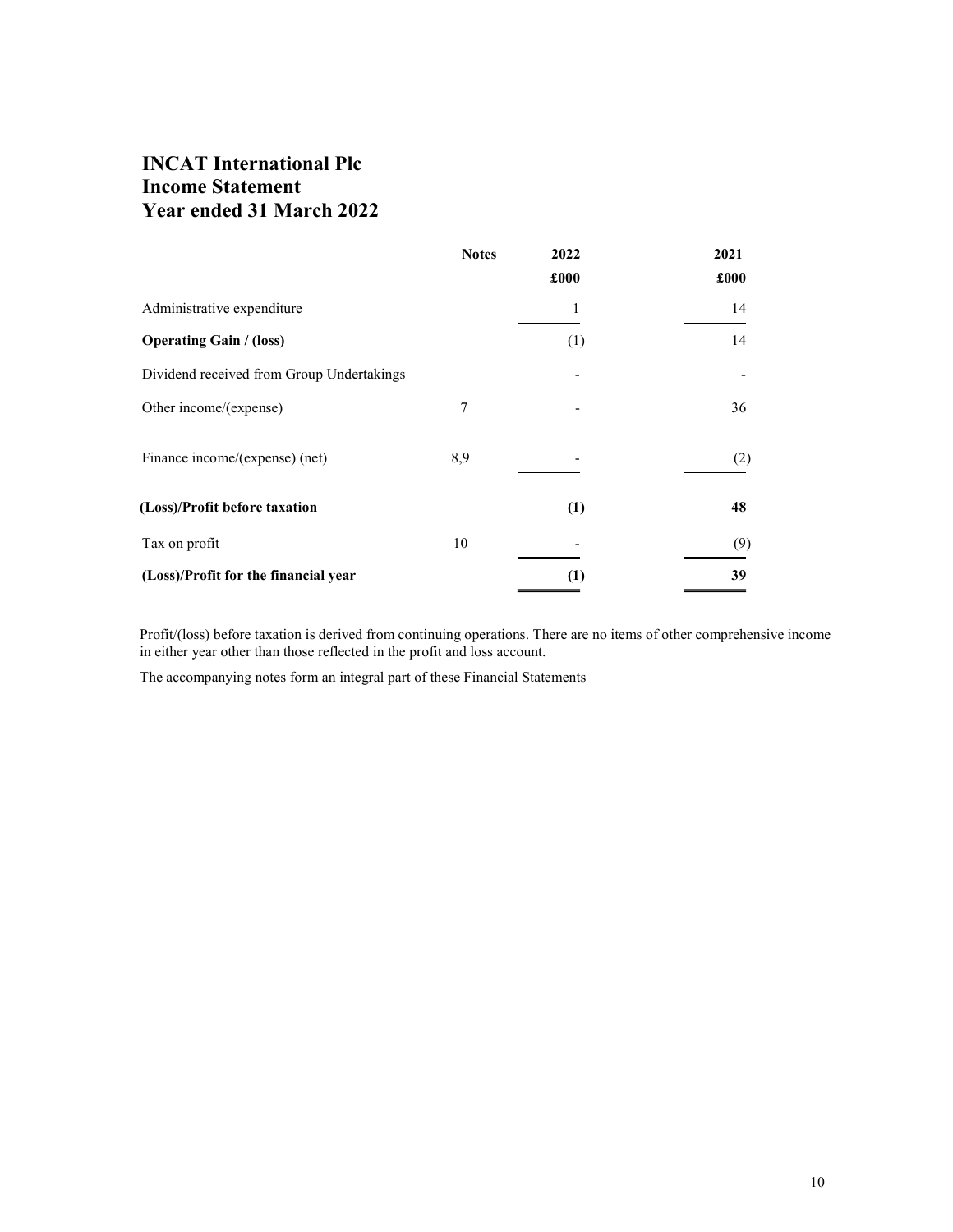## INCAT International PLC Balance Sheet At 31 March 2022

|                                                            | <b>Notes</b> | 2022  | 2021  |
|------------------------------------------------------------|--------------|-------|-------|
|                                                            |              | £000  | £000  |
| Non-current assets<br>Investments                          | 11           | 3,971 | 3,971 |
| <b>Current assets</b>                                      |              |       |       |
| Cash at bank and in hand                                   |              | 739   | 724   |
| Other receivable                                           | 12           |       | 26    |
| <b>Current Tax Asset</b>                                   |              | 1     |       |
| <b>Total assets</b>                                        |              | 4,711 | 4,721 |
| Less: Current Liabilities                                  |              |       |       |
| Trade payables- amounts falling due<br>within one year     | 13           |       |       |
| Current tax liabilities                                    |              |       | (9)   |
| Total assets less current liabilities, being net<br>assets |              | 4,711 | 4,712 |
| <b>Equity and reserves</b>                                 |              |       |       |
| Share capital                                              | 14           | 243   | 243   |
| Share premium account                                      |              | 3,029 | 3,029 |
| Merger reserve                                             |              | 853   | 853   |
| Capital redemption reserve                                 |              | 12    | 12    |
| Retained earnings                                          |              | 574   | 575   |
| <b>Shareholders equity</b>                                 |              | 4,711 | 4,712 |

These financial statements of INCAT International PLC, registered number 02377350 were approved by the Board of Directors and authorised for issue on 27 May 2022

Signed on behalf of the Board of Directors

Nachiket Paranjpe

Nachiket Paranjpe Director

The accompanying notes form an integral part of these Financial Statements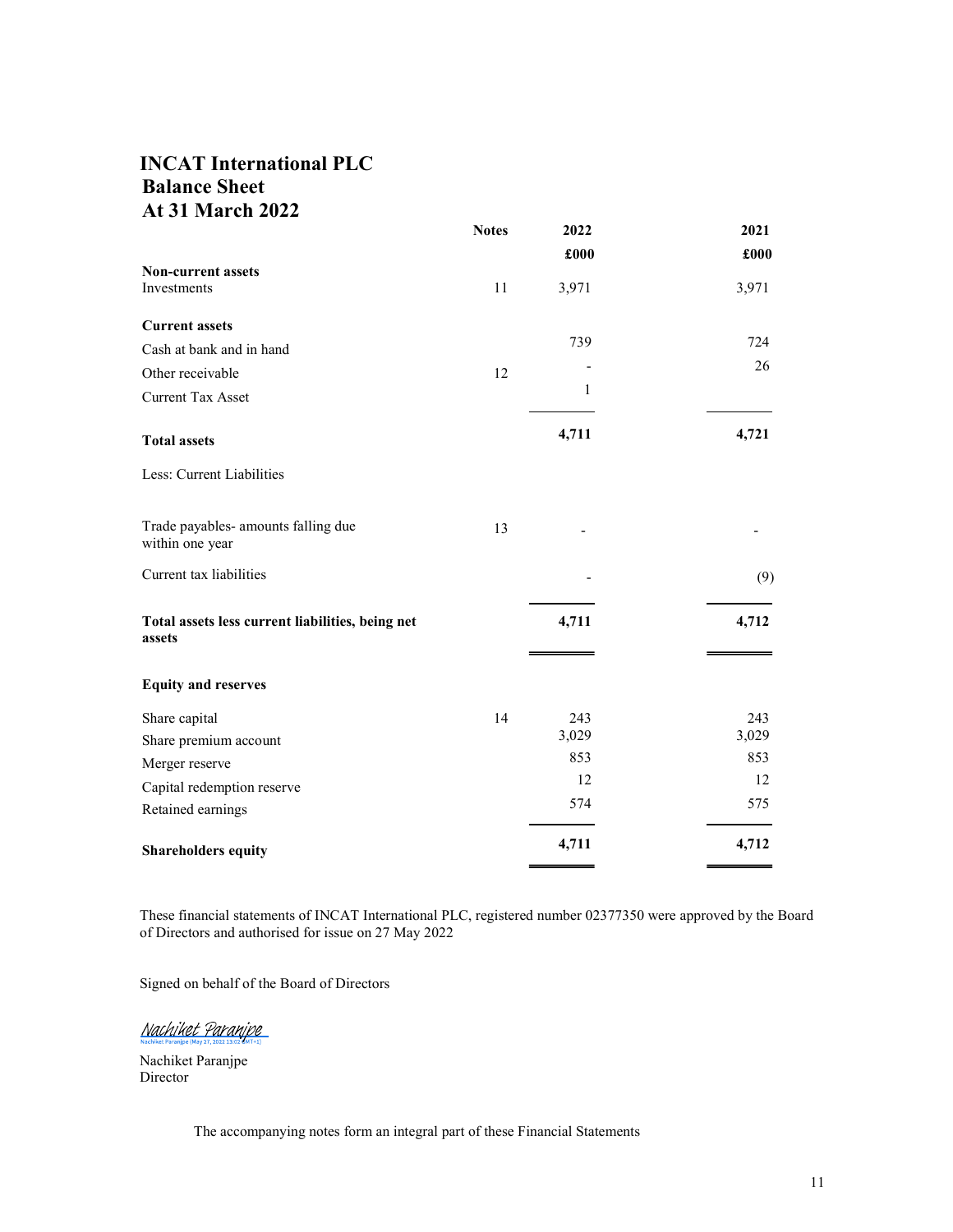## Statement of changes in equity For the year ended 31 March 2022

|                                                                           | <b>Share</b><br>Capital | <b>Share</b><br>Premium<br>Account | Merger<br><b>Reserve</b> | Capital<br>Redemption | <b>Retained</b><br><b>Earnings</b> | <b>Total</b>                 |  |
|---------------------------------------------------------------------------|-------------------------|------------------------------------|--------------------------|-----------------------|------------------------------------|------------------------------|--|
|                                                                           | £'000                   | $\pounds$ '000                     | $\pmb{\pounds}$ '000     | £'000                 | £'000                              | $\pmb{\pounds}^{\bullet}000$ |  |
| <b>Total Comprehensive income for</b><br>the period                       |                         |                                    |                          |                       |                                    |                              |  |
| Balance at 1 April 2020                                                   | 243                     | 3,029                              | 853                      | 12                    | 812                                | 4,949                        |  |
| Profit for the financial year                                             |                         |                                    |                          |                       | 39                                 | 39                           |  |
| Transactions with owners,<br>recorded directly in equity<br>Dividend Paid |                         |                                    |                          |                       | (276)                              | (276)                        |  |
| <b>Balance at 31 March 2021</b>                                           | 243                     | 3,029                              | 853                      | 12                    | 575                                | 4,712                        |  |
|                                                                           |                         |                                    |                          |                       |                                    |                              |  |
| <b>Total Comprehensive income for</b><br>the period                       |                         |                                    |                          |                       |                                    |                              |  |
| Balance at 1 April 2021                                                   | 243                     | 3,029                              | 853                      | 12                    | 575                                | 4,712                        |  |
| Loss for the financial year                                               |                         |                                    |                          |                       | (1)                                | (1)                          |  |
| Transactions with owners,<br>recorded directly in equity<br>Dividend      |                         |                                    |                          |                       |                                    |                              |  |
| <b>Balance at 31 March 2022</b>                                           | 243                     | 3,029                              | 853                      | 12                    | 574                                | 4,711                        |  |
|                                                                           |                         |                                    |                          |                       |                                    |                              |  |

The accompanying notes form an integral part of these Financial Statements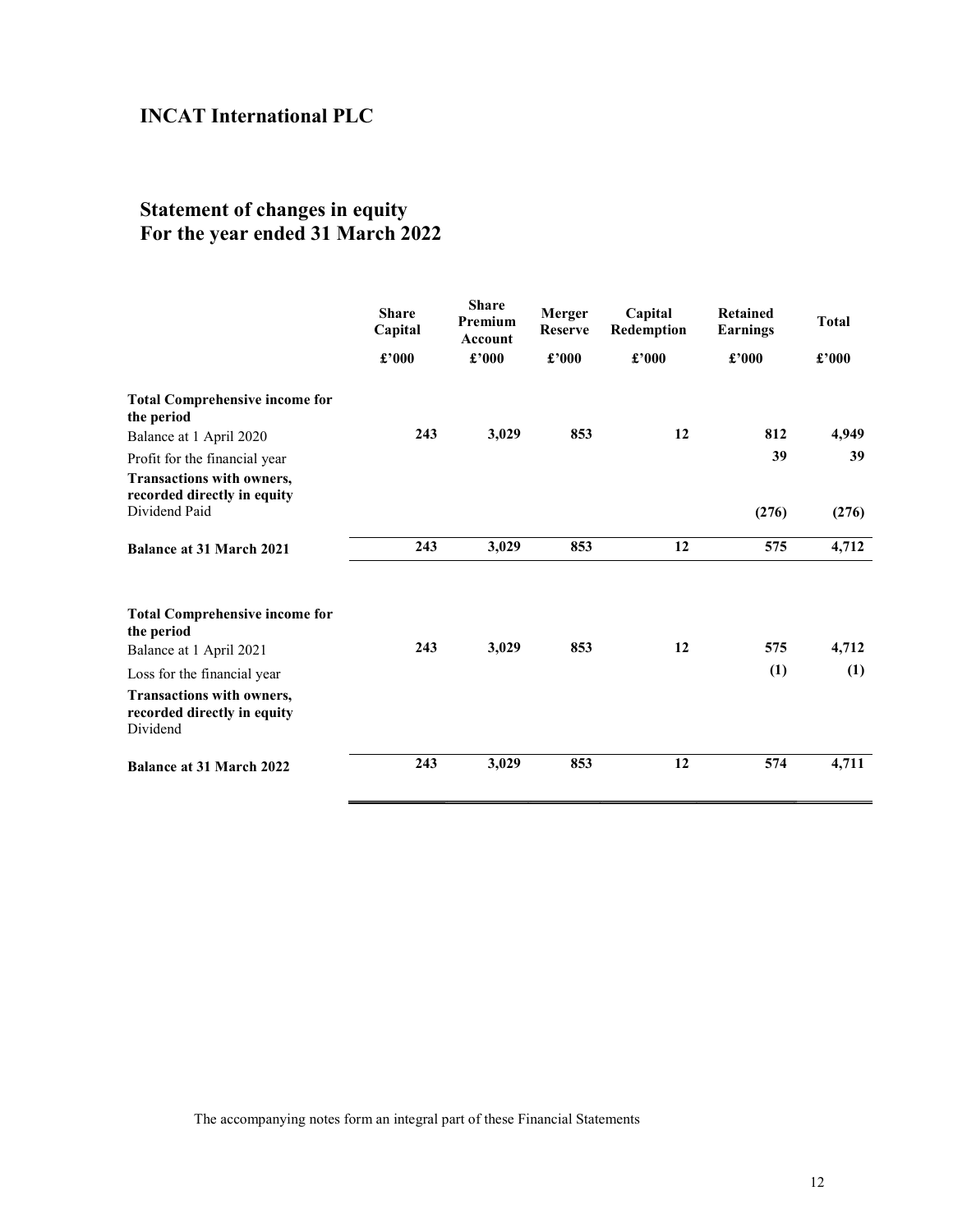## Notes to the Financial Statements Year ended 31 March 2022

### 1. General Information

The Company is a public limited company by shares and is registered in England. The address of the Company's registered office is shown on page 1.

The nature of the Company's operations and its principal activities are set out in the strategic report.

These financial statements are separate financial statements. The Company is exempt from the preparation and delivery of consolidated financial statements, because it is included in the group accounts of Tata Motors Limited, a company registered in India. The group accounts of Tata Motors Limited, India are available to the public and can be obtained as set out in note 16. The registered office address of the parent company preparing consolidated accounts is Bombay House, 24 Homi Mody Street, Mumbai, 400 001, India.

### 2. Significant Accounting policies

### Basis of Accounting

These financial statements were prepared in accordance with Financial Reporting Standard 101 Reduced Disclosure Framework ("FRS 101").

In preparing these financial statements, the Company applies the recognition, measurement and disclosure requirements of International Financial Reporting Standards as adopted by the UK ("UK-Adopted IFRSs"), but makes amendments where necessary in order to comply with Companies Act 2006 and has set out below where advantage of the FRS 101 disclosure exemptions has been taken.

In these financial statements, the company has applied the exemptions available under FRS 101 in respect of the following disclosures:

- a Cash Flow Statement and related notes;  $\bullet$
- $\bullet$ Disclosures in respect of transactions with wholly owned subsidiaries;
- $\bullet$ Disclosures in respect of capital management;
- The effects of new but not yet effective IFRSs;  $\bullet$
- Disclosures in respect of the compensation of all Key Management Personnel; and

The accounting policies set out below have, unless otherwise stated, been applied consistently to all periods presented in these financial statements.

### Going Concern

The directors' report & financial statements describe the financial and liquidity position of the Company. The Company has a net current asset position as at 31 March 2022.

The Directors consider it appropriate to continue adopting the going concern basis in preparing these financial statements as the Company has no committed costs or liabilities and as an intermediate holding company is principally involved in receiving dividends from its investments and paying dividends to its parent company. On this basis the directors are satisfied that the Company has sufficient financial resources so as to enable the Company to continue to operate for the foreseeable future. Accordingly, they continue to adopt the going concern basis in preparing these financial statements.

### Investments

Investments in subsidiaries are stated at cost less provision for any impairment.

### Interest income

Interest income is recognised when it is probable that the economic benefits will flow to the Company and the amount of revenue can be measured reliably. Interest income is accrued on a time basis, by reference to the principal outstanding and at the effective interest rate applicable, which is the rate that exactly discounts estimated future cash receipts through the expected life of the financial asset to that asset's net carrying amount on initial recognition.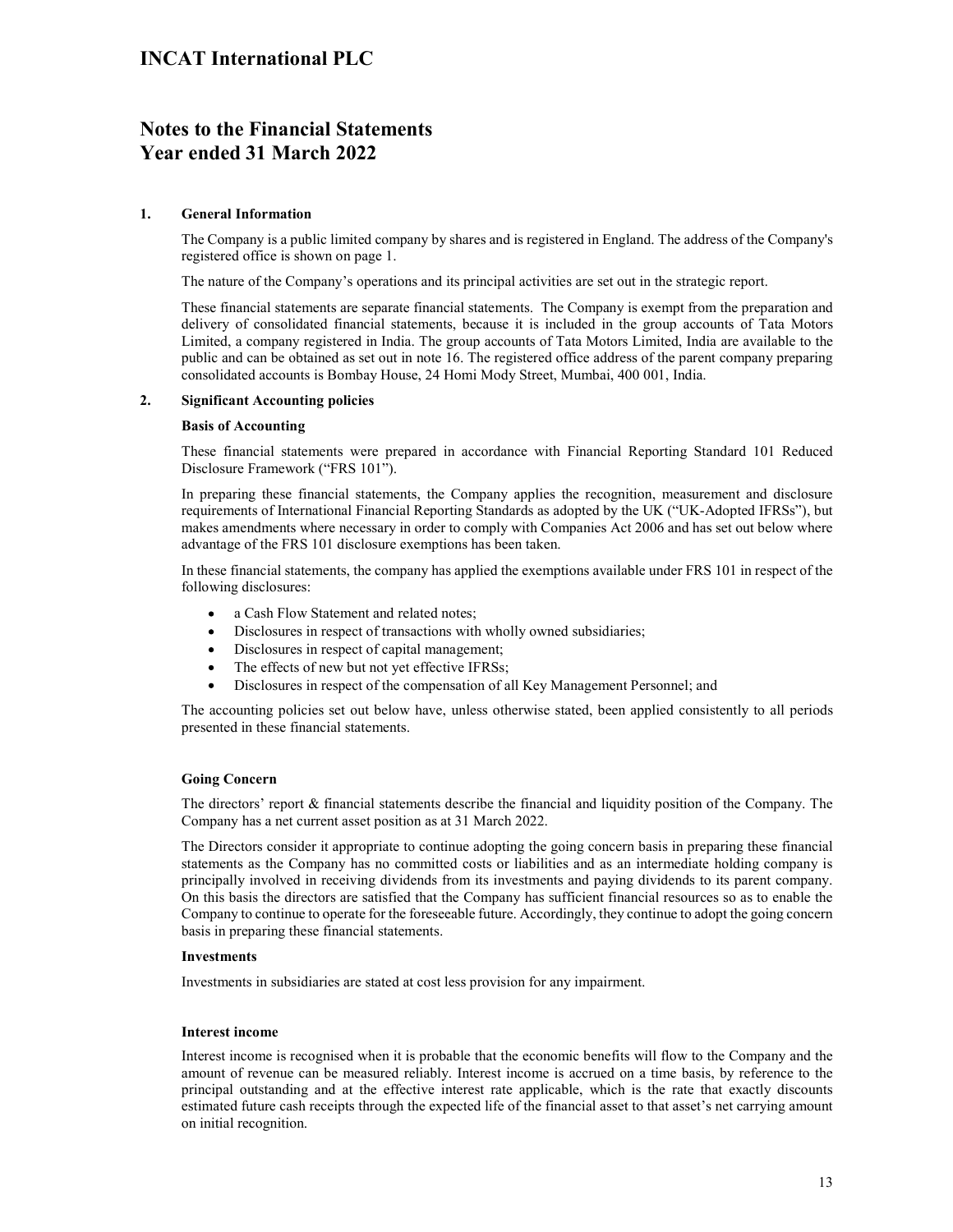### Notes to the Financial Statements Year ended 31 March 2022

### Accounting policies (continued)

#### Taxation

Current tax, including UK corporation tax and foreign tax, is provided at amounts expected to be paid (or recovered) using the tax rates and laws that have been enacted or substantively enacted by the balance sheet date.

#### Foreign currency translation

Monetary assets and liabilities denominated in foreign currencies are translated into sterling at the rates of exchange ruling at the balance sheet date. Transactions in foreign currencies are recorded at the rate ruling at the date of the transaction. All differences are taken to the profit and loss account.

Exchange differences arising from the re-translation of the opening net assets of subsidiaries which operate in currencies other than sterling are taken to reserves together with the difference arising when the profit and loss accounts are translated at average rates and compared with rates ruling at the period-end.

### Cash flow statement

The Company is a wholly owned subsidiary and the cash flows of the Company are included in the consolidated cash flow statement of Tata Motors Limited. Consequently, the Company is exempt under section 8 of FRS 101 from the requirement to prepare a cash flow statement.

### 2a. Critical accounting judgements and key sources of estimation uncertainty

In the application of the Company's accounting policies, which are described in note 2, the directors are required to make judgements, estimates and assumptions about the carrying amounts of assets and liabilities that are not apparent from other sources. The estimates and associated assumptions are based on historical experience and other factors that are relevant. Actual results may differ from these estimates. Exchange differences arising from the re-translation of the opening net assets of subsidiaries which operate is our converted to the street of the interference arising when the profit and conservers to the difference arisi

The estimates and underlying assumptions are reviewed on an ongoing basis. Revisions to accounting estimates are recognised in the period in which the estimate is revised if the revision affects only that period, or in the period of the revision and future periods if the revision affects both current and future periods.

### Impairment of investments in subsidiaries

Determining whether the Company's investments in subsidiaries have been impaired requires estimations of the investments' values in use. The value in use for the calculations require the entity to estimate the future cash

Following an annual impairment review of investments in subsidiaries, management have taken the judgement not to impair investments as they believe each of the Company's investments is supported by its underlying net assets or discounted cash flows to estimate its value in use.

### 3. Auditor's remuneration

Fees payable to KPMG LLP and their associates for the audit of the Company's annual accounts were included within the Audit fees payable by its sister company, Tata Technologies Europe Limited, and amount to £5,000.

There are no fees payable to KPMG LLP and their associates for non-audit services to the Company.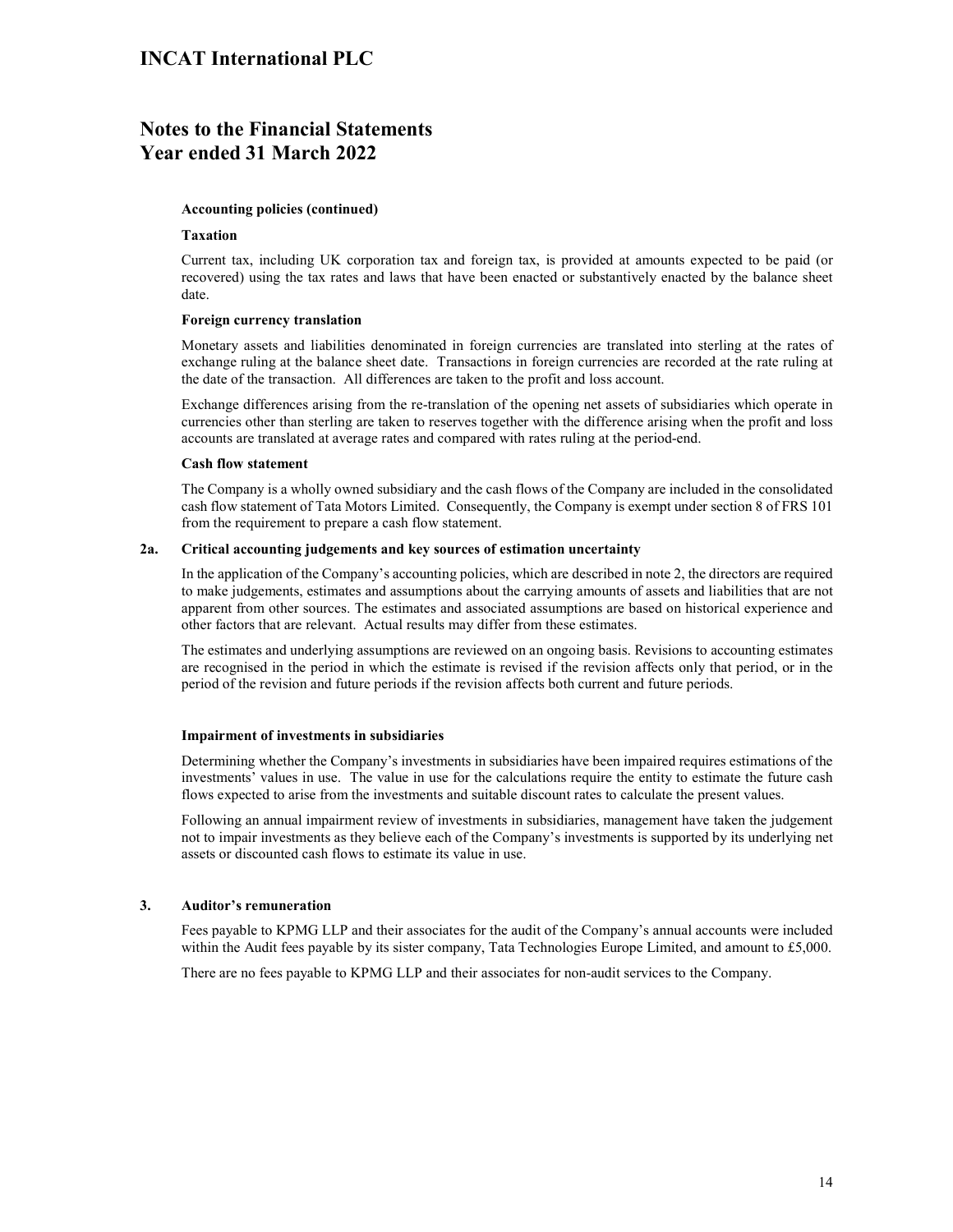## Notes to the Financial Statements Year ended 31 March 2022

### 4. Profit on ordinary activities before taxation

Operating Profit is stated after charging:

|                                                                                                                                    | 2022<br>£000 | 2021<br>£000 |
|------------------------------------------------------------------------------------------------------------------------------------|--------------|--------------|
| Auditor's remuneration<br>- fees payable to the Company's auditors for the audit<br>of the Company's annual financial statements** |              |              |
| Foreign exchange gain                                                                                                              | -            | (36)         |

\*\*The Audit fees is borne by the sister company, Tata Technologies Europe Limited.

There are no non audit fees.

### 5. Directors' remuneration

The Directors of INCAT International Plc are not employed or paid by the Company. The remuneration of the Directors can be found in the financial statements of other group Companies in both the current and the prior financial year as follows:

W Harris – Tata Technologies Inc and Tata Technologies Ltd. A Krishnamurthi - Tata Technologies Europe Ltd.- ceased to be a Director w.e.f 21 October 2021. Nachiket Paranjpe - Tata Technologies Europe Ltd.- appointed as Director w.e.f 21 October 2021.

### 6. Employees

The Company had no employees in either the current financial year or the prior financial year.

### 7. Other Income

|                                                     | 2022                     | 2021             |
|-----------------------------------------------------|--------------------------|------------------|
|                                                     | £000                     | £000             |
| Foreign Currency Gain                               | $\overline{\phantom{a}}$ | 36               |
|                                                     |                          |                  |
|                                                     |                          | 36               |
|                                                     |                          |                  |
| 8.<br><b>Finance Income</b>                         |                          |                  |
|                                                     | 2022                     | 2021             |
|                                                     | £000                     | £000             |
| Interest received                                   |                          |                  |
|                                                     |                          |                  |
|                                                     |                          |                  |
| <b>Finance Expense</b><br>9.                        |                          |                  |
|                                                     | 2022                     | 2021             |
|                                                     | £000                     | £000             |
| Interest payable and similar charges - Bank charges |                          | $\boldsymbol{2}$ |
|                                                     |                          |                  |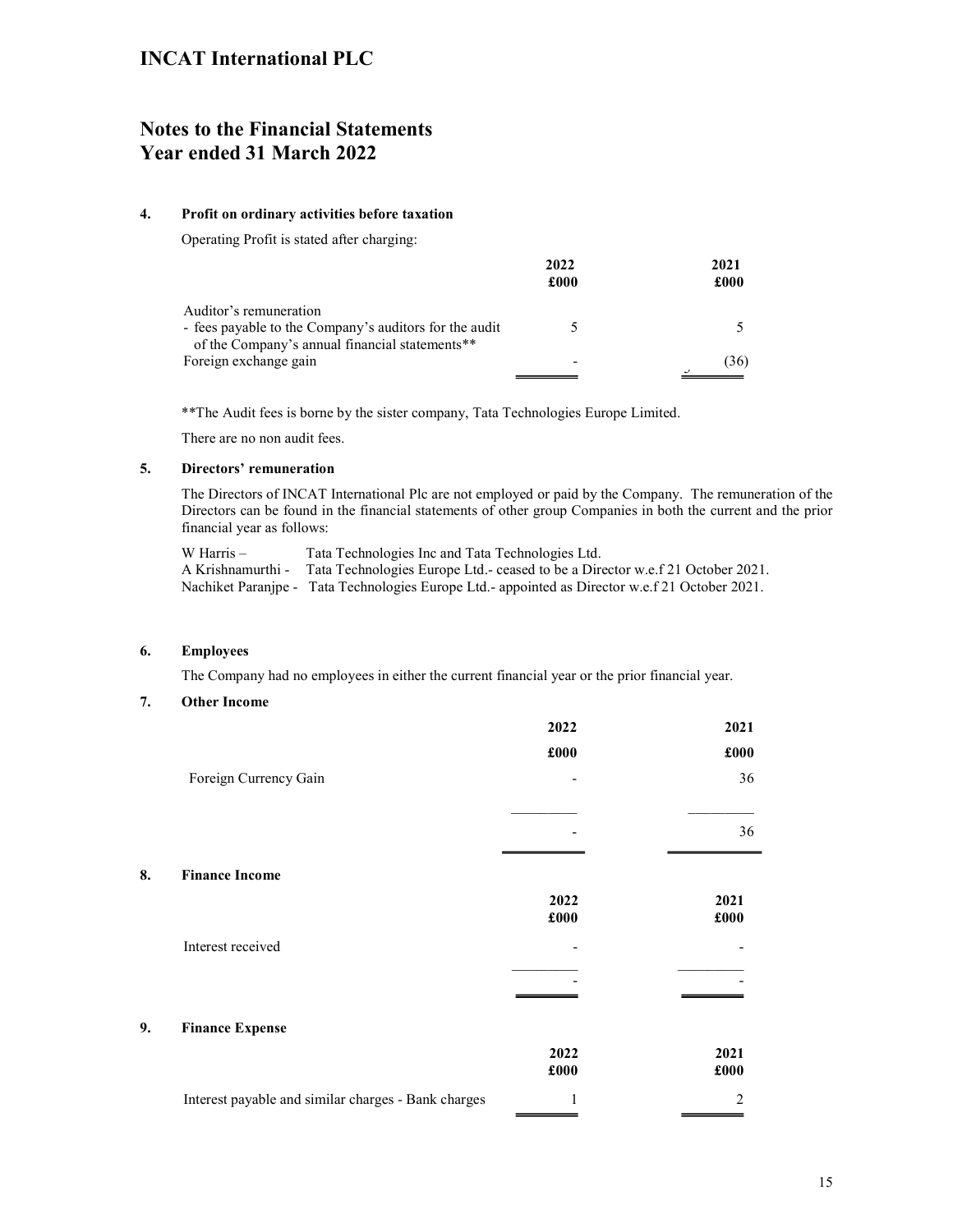## Notes to the Financial Statements Year ended 31 March 2022

### 10. Tax on profit

The differences are explained below:

|                                                                                          | 2022<br>£000             | 2021<br>£000 |  |
|------------------------------------------------------------------------------------------|--------------------------|--------------|--|
| Profit / (loss) on ordinary activities before taxation<br>Profits related to prior years | $^{(1)}$<br>Ŧ            | 48<br>48     |  |
| UK Corporation tax at $19\%$ (2021: 19%) thereon                                         |                          | 9            |  |
| Plus the effect of:<br>Income not considered for tax                                     | $\overline{\phantom{0}}$ |              |  |
| Total tax                                                                                |                          | q            |  |

### 11. Non-Current Investments

|                                            | <b>Shares</b> in<br>subsidiary<br>undertakings<br>£000 |  |
|--------------------------------------------|--------------------------------------------------------|--|
| Cost and net book value<br>At 1 April 2021 | 3,971                                                  |  |
| Addition                                   | $\overline{\phantom{0}}$                               |  |
| Disposal                                   | $\overline{\phantom{0}}$                               |  |
| At 31 March 2022                           | 3,971                                                  |  |
|                                            |                                                        |  |

The Company holds more than 20% of the share capital of the following companies, the activities of which are all computer and related services.

| Subsidiary undertakings and<br>Companies directly held by |               | <b>Country of Registered Office</b>                                                                     |              | <b>Shares held</b> |                              |
|-----------------------------------------------------------|---------------|---------------------------------------------------------------------------------------------------------|--------------|--------------------|------------------------------|
| parent Company                                            | incorporation |                                                                                                         | <b>Class</b> | $\frac{0}{0}$      | <b>Status</b>                |
| Tata Technologies GmbH<br>(Formerly known as INCAT GmbH)  | Germany       | $C/O$ Baker Tilly<br>Rechtsanwaltsgesell<br>schaftmbH, Calwer<br>Strasse 7, 70173<br>Stuttgart, Germany | Ordinary     |                    | 100 German Trading<br>Entity |